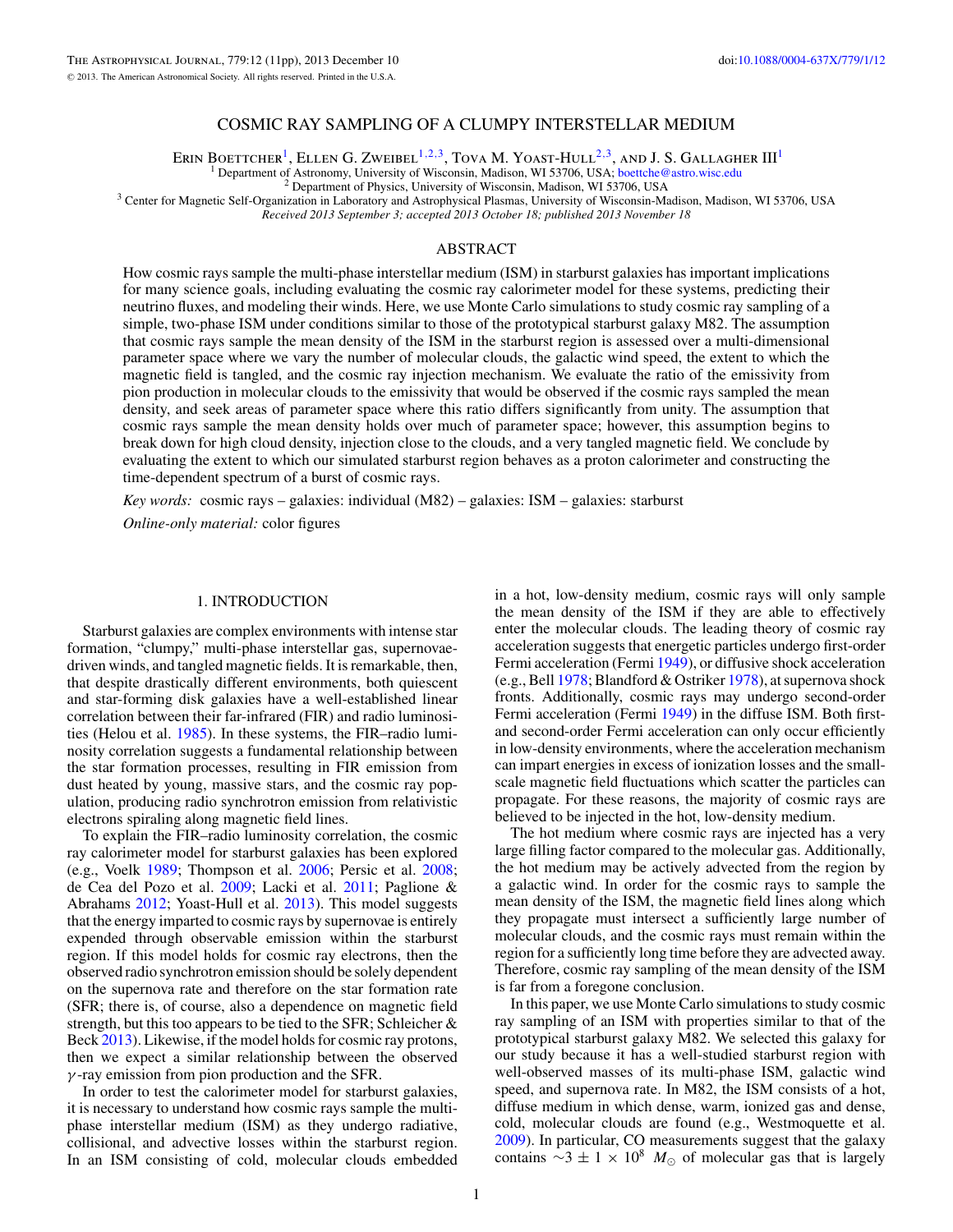<span id="page-1-0"></span>The Astrophysical Journal, 779:12 (11pp), 2013 December 10 Boettcher et al.

| Table 1           |
|-------------------|
| Properties of M82 |

| <b>Physical Parameters</b> | Values                                     | References     |
|----------------------------|--------------------------------------------|----------------|
| Distance                   | $3.9 \text{ Mpc}$                          |                |
| Radius SB                  | 200 <sub>pc</sub>                          | $\overline{c}$ |
| Scale height SB            | 100 <sub>pc</sub>                          | 2              |
| Molecular gas mass         | $\sim$ 3 ± 1 × 10 <sup>8</sup> $M_{\odot}$ | 3.4            |
| Wind speed (optical)       | $\sim$ 500–600 km s <sup>-1</sup>          | 5              |
| Wind speed $(X-ray)$       | $\sim$ 1400–2200 km s <sup>-1</sup>        | 6              |

**References.** (1) Sakai & Madore [1999;](#page-10-0) (2) Förster Schreiber et al. [2003;](#page-10-0) (3) Naylor et al. [2010;](#page-10-0) (4) Wild et al. [1992;](#page-10-0) (5) Shopbell & Bland-Hawthorn [1998;](#page-10-0) (6) Strickland & Heckman [2009.](#page-10-0)

found within clumpy clouds in the starburst region (e.g., Naylor et al. [2010\)](#page-10-0). Additionally, M82 has a well-observed galactic wind that travels approximately perpendicularly to the galactic plane and is believed to be primarily driven by supernova shock heating (Chevalier & Clegg [1985\)](#page-10-0). Estimates of the outflow velocity range from  $\sim$ 500–600 km s<sup>-1</sup> as indicated by optical emission lines of ionized gas (Shopbell & Bland-Hawthorn [1998,](#page-10-0) and references therein) to as high as  $\sim$ 1400–2200 km s<sup>-1</sup> as suggested by X-ray observations (Strickland & Heckman [2009\)](#page-10-0). Although we use properties suggestive of M82 in this study (see Table 1 for a summary), our analysis is applicable to many other such systems.

Here, we evaluate how cosmic ray sampling of the ISM in starburst galaxies is affected by the number of molecular clouds, the galactic wind speed, the extent to which the magnetic field is tangled, and the cosmic ray injection mechanism. In Section 2, we describe our Monte Carlo simulation parameters and the calculation of an emissivity ratio used to quantify the sampling behavior of the cosmic ray population. Section [3](#page-3-0) details the results of our simulations and highlights the region of parameter space in which the emissivity ratio is elevated by a factor of a few. In Section [4,](#page-5-0) we review our results, compare them to existing models, and discuss their implications for exploring the cosmic ray calorimeter model and constructing the timedependent spectrum of a burst of cosmic rays.

### 2. MONTE CARLO SIMULATIONS

#### *2.1. Simulation Parameters*

The multi-phase ISM in the starburst region is modeled to consist of a hot, low-density medium in which cold molecular clouds are embedded. Observations and numerical simulations suggest that the molecular medium consists of many clumpy, fragmented clouds (e.g., Blitz [1993;](#page-10-0) Inoue & Inutsuka [2012\)](#page-10-0). Although  $\sim$ 3 ± 1 × 10<sup>8</sup>  $M_{\odot}$  of molecular gas has been detected in the starburst nucleus (e.g., Naylor et al. [2010\)](#page-10-0), we take a conservative order of magnitude estimate of  $\sim$ 1 × 10<sup>8</sup> M<sub>☉</sub> of molecular gas within our spherical starburst region of radius  $R = 100$  pc, corresponding to a mean number density  $\langle n \rangle \sim$ 486 cm−3. Assuming that the upper limit on the maximum mass of giant molecular clouds in the Milky Way of  $\sim 10^4$ – $10^6$  M<sub>☉</sub> is applicable to M82, this implies on the order of  $N_c \sim 10^3$ molecular clouds. We hold the total mass of molecular gas constant while varying the number of clouds from  $N_c = 200$  to  $N_c = 3000$  clouds to explore both the nominal case ( $N_c \sim 3000$ ) as well as the limit of very small cloud numbers and very high cloud densities ( $N_c \sim 200$ ). Each cloud is taken to have a volume of  $V_c \sim 27 \text{ pc}^3$ , and thus the clouds' volume filling factor varies from ∼0.1% to ~2%.

Note that we are explicitly neglecting the contribution of the hot, low-density medium to the density sampled by cosmic rays. Due to the diffusive nature of particle motion along magnetic field lines (which reduces their effective propagation speed from  $c$  to the Alfvén speed,  $v_A$ ), the contribution of the low-density gas is greater than the simple ratio  $\langle n_h \rangle / \langle n_c \rangle$ , where  $\langle n_h \rangle$  and  $\langle n_c \rangle$  are the mean densities of the hot gas and the cold molecular gas, respectively. We estimate that this is approximately a 10% effect for the M82 environment. Likewise, warm ( $\sim$ 10<sup>4</sup> K) ionized gas, in addition to hot gas and cold molecular gas, is undoubtedly present and would also have a small effect on the model. We will consider these small contributions in future work.

Additionally, a supernova-driven galactic wind is included in the model with a linear profile and a wind speed of  $v_{\text{adv}}$  at a height  $z = 100$  pc above the midplane ( $v = v_{\text{adv}}(z/100 \text{ pc})$ ). We vary  $v_{\text{adv}}$  from 0 to 2000 km s<sup>-1</sup>, with 500 km s<sup>-1</sup> nominally taken as the favored value (Yoast-Hull et al. [2013\)](#page-10-0). We assume the wind carries away the magnetic field lines embedded in the hot gas, together with the cosmic rays loaded onto the field lines, but that the molecular component remains behind.

Since the starburst region of M82 is highly turbulent, we expect the magnetic field to have a significant random component. Cosmic ray propagation along tangled magnetic field lines is approximated as a random walk process governed by a mean free path,  $\lambda_{\text{mfp}}$ , which parameterizes the magnetic correlation length. As the magnetic geometry is not well known, we vary  $\lambda_{\text{mfp}}$  from 0.5 pc to 25 pc. A longer value of  $\lambda_{\text{mfp}}$  (i.e.,  $\lambda_{\text{mfp}} = 50$  pc) was found to yield comparable results to the  $\lambda_{\text{mfp}} = 25$  pc case. Due to scattering by short wavelength Alfvén waves generated by the cosmic ray streaming instability, cosmic rays are taken to travel along the field lines at the Alfvén speed,  $v_A$  (Kulsrud & Pearce [1969\)](#page-10-0). Given a magnetic field strength  $B = 275 \mu$ G and an average density of the hot medium  $\langle n \rangle = 0.33$  cm<sup>-3</sup> (Yoast-Hull et al. [2013\)](#page-10-0), the Alfvén speed is found to be  $v_A = 960$  km s<sup>-1</sup>.

We use three methods of injecting the cosmic rays into the starburst region. First, we consider the simple scenario where all cosmic rays are injected at the center of the region. Second, in accordance with models of distributed cosmic ray acceleration such as second-order Fermi acceleration by interstellar turbulence, we inject the particles randomly throughout the region. Finally, in agreement with models of point source cosmic ray acceleration such as first-order Fermi acceleration by supernova shocks, we inject the particles at randomly chosen supernova shock sites. We choose 30 injection sites due to observational evidence from radio interferometry for ∼30 active supernova remnants (SNRs) in M82 (e.g., Fenech et al. [2010\)](#page-10-0). One might expect SNRs and star-forming molecular clouds to spatially coincide, as young, massive stars are not likely to travel far from their place of birth over the course of their lifetimes. Additionally, recent observations of  $\gamma$ -ray emission from molecular clouds associated with SNRs (e.g., Aharonian et al. [2008a,](#page-10-0) [2008b;](#page-10-0) Abdo et al. [2010,](#page-10-0) [2011;](#page-10-0) Ajello et al. [2012\)](#page-10-0) provide evidence for a spatial correlation between SNRs and molecular clouds. Thus, for our final injection method, our injection sites are chosen randomly on spheres of radius  $r = 3$  pc centered on clouds. For all cosmic ray injection methods, we disallow injection inside of clouds due to the reduced acceleration efficiency expected in cold, dense environments.

The Monte Carlo simulations are run with  $N_P = 10^4$  particles for a given choice of  $N_c$ ,  $v_{\text{adv}}$ ,  $\lambda_{\text{mfp}}$ , and cosmic ray injection mechanism (see the [Appendix](#page-9-0) for a discussion of the number of particles necessary to achieve convergence). At the beginning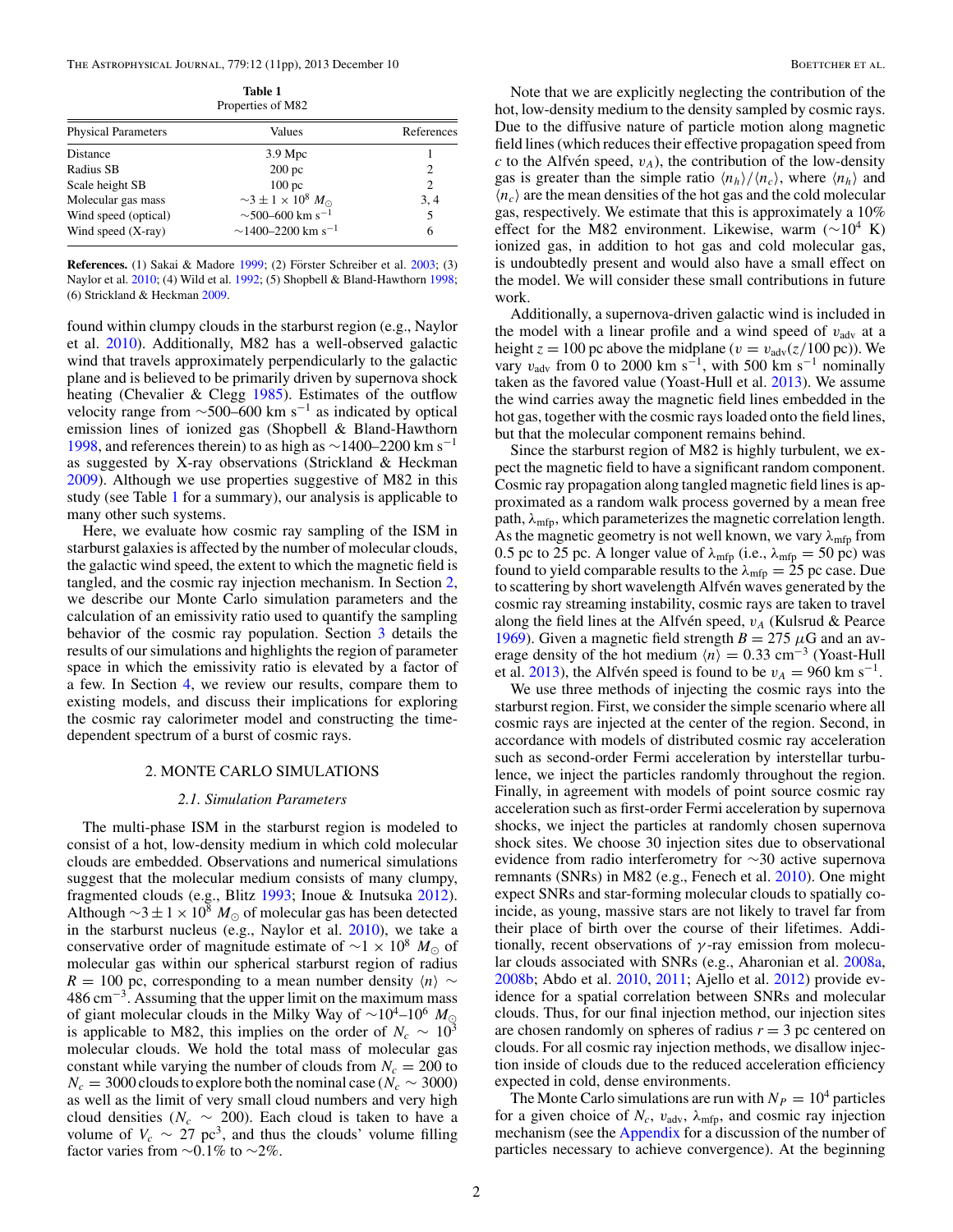<span id="page-2-0"></span>

| <br>Model Parameters                   |                             |  |
|----------------------------------------|-----------------------------|--|
| Parameters                             | Values                      |  |
| Geometry of SB                         | Spherical                   |  |
| Radius of SB                           | 100 <sub>pc</sub>           |  |
| Molecular gas mass                     | $1 \times 10^8$ $M_{\odot}$ |  |
| Mean ISM density $\langle n \rangle^a$ | $486 \text{ cm}^{-3}$       |  |
| Number of clouds $N_c$                 | 200-3000                    |  |
| Mean free path $\lambda_{\text{mfp}}$  | $0.5 - 25$ pc               |  |
| Alfvén speed $v_A$                     | 960 km s <sup>-1</sup>      |  |
| Wind speed $v_{\text{adv}}$            | 0–2000 km s <sup>-1</sup>   |  |

**Table 2**

Note. <sup>a</sup> Derived from above parameters for an average particle mass of twice the proton mass.

of a run, we select the cosmic rays' initial injection sites as well as a random molecular cloud distribution, and we map the state of the ISM onto a three-dimensional grid with a resolution of 0.5 pc. Starting from its injection site, a given particle executes a random walk governed by a mean free path  $\lambda_{\text{mfp}}$  broken down into steps of length  $l = 0.5$  pc. At each step, the contribution of advection to the particle motion, the component of the ISM being sampled (in/out of cloud), and the particle's presence in the starburst region (in/out of region) are assessed. If a particle is inside of a cloud at the beginning of a step, the galactic wind does not act on the particle for that step, and the particle is taken to travel at the speed of light instead of at the Alfvén speed. The particles are taken to free-stream inside of molecular clouds due to the destruction by ion–neutral damping of Alfvén waves resulting from the streaming instability (Kulsrud & Pearce [1969\)](#page-10-0). The particle is scattered when it has traveled a distance equal to its mean free path, and the process repeats until the particle has traveled out of the region.

Note that we do not explicitly model energy losses along the particle trajectories, deferring a discussion of it to Section [4.](#page-5-0) The cloud column densities ( $\sim$ 5 × 10<sup>23</sup> cm<sup>-2</sup>,  $N_c$  = 3000 clouds;  $\sim$ 7 × 10<sup>24</sup> cm<sup>-2</sup>,  $N_c$  = 200 clouds) are well below the characteristic column densities for energy loss ( $N_E \sim$  $2 \times 10^{26}$  cm<sup>-2</sup>,  $E = 1$  GeV;  $N_E \sim 3 \times 10^{25}$  cm<sup>-2</sup>,  $E = 1$  TeV) except for very small  $N_c$  and/or very high proton energies. This suggests that cosmic rays make several passes though clouds before undergoing collisional energy losses. See Table 2 for a summary of our model parameters.

Figure 1 summarizes the sampling behavior of the cosmic rays for a single representative run of the Monte Carlo code. For each  $\lambda_{\text{mfp}}$ , we show distributions of the total distance traveled, the total distance traveled in molecular clouds, and the average density sampled  $(\langle \rho_P \rangle)$  normalized to the mean density of the ISM in the starburst region ( $\langle \rho_{SB} \rangle$ ). It is clear from the density distributions that the particles display a diverse range of sampling behaviors. The extremes of this behavior are seen in the peaks at  $\langle \rho_P \rangle / \langle \rho_{SB} \rangle = 0$ , where no clouds are sampled, as well as in the tails at  $\langle \rho_P \rangle / \langle \rho_{SB} \rangle \gtrsim 5$ , where the particles sample densities as high as an order of magnitude greater than the mean density of the ISM. Note that for  $\lambda_{\text{mfp}} > 1$ , a peak appears near  $\langle \rho_P \rangle / \langle \rho_{SB} \rangle = 1$ . These trends hint that as we proceed to more precisely quantify the sampling behavior, we may reasonably expect the particles to roughly sample the mean density of the ISM over much of parameter space.

# *2.2. Emissivity Calculations*

To quantitatively assess the assumption that cosmic rays sample the mean density of the ISM in the starburst region



**Figure 1.** Summary of the cosmic ray sampling behavior during a representative run of the Monte Carlo code for each  $\lambda_{\text{mfp}}$  considered. From top to bottom, the figures show the distance traveled by particles before leaving the starburst region, the distance traveled inside of molecular clouds, and the average density sampled normalized to the mean density of the ISM, neglecting any contribution from the hot or warm ionized gas. The particles show a significant range of sampling behaviors; all density distributions show a peak at  $\langle \rho_P \rangle / \langle \rho_{SB} \rangle = 0$ , where the particles sample no clouds, as well as varying degrees of a tail at  $\langle \rho_P \rangle / \langle \rho_{SB} \rangle \gtrsim 5$ , where they sample average densities greater than the mean density of the ISM by as much as an order of magnitude. These results were found for injection at the center of the starburst region,  $N_c = 3000$  clouds,  $v_{\text{adv}} = 500 \text{ km s}^{-1}$ , and  $N_p = 10^6$  particles, although the results are broadly consistent with the full parameter space.

(A color version of this figure is available in the online journal.)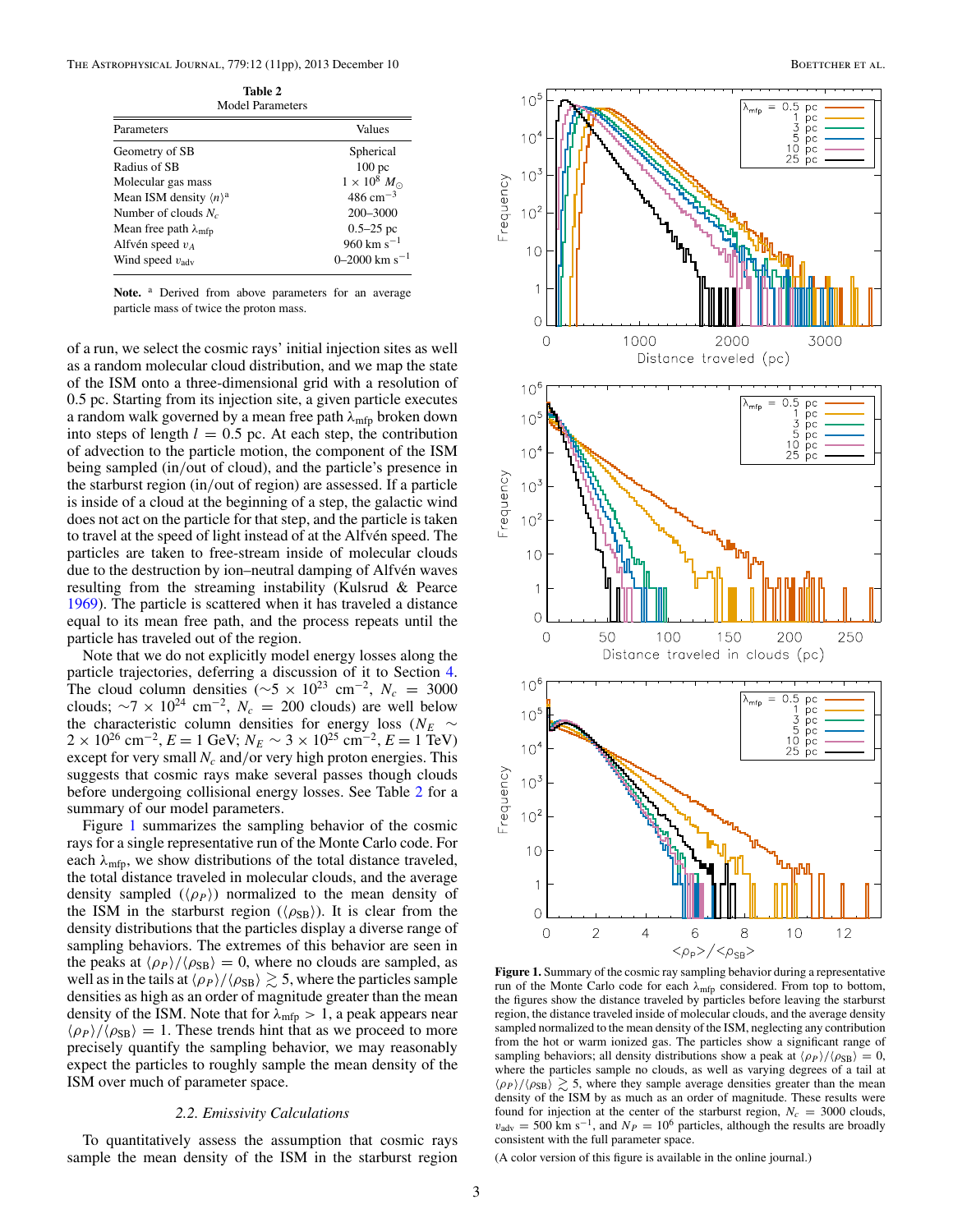<span id="page-3-0"></span>and evaluate its effect on  $\gamma$ -ray emission, we use our simulation results to construct a function  $\varphi(n/\langle n \rangle)d(n/\langle n \rangle)$ , which gives the fraction of cosmic rays that sample gas density *n* relative to the mean density  $\langle n \rangle$ . The emissivity due to pion production by cosmic rays in molecular clouds is then given by

$$
\epsilon = \int \varphi\bigg(\frac{n}{\langle n\rangle}\bigg) n_{\rm cr} n \langle \sigma_{\rm coll} v \rangle E_{\rm int} d\bigg(\frac{n}{\langle n\rangle}\bigg),\tag{1}
$$

where *n* and  $n_{cr}$  are the number densities of the medium and the cosmic rays, respectively,  $\sigma_{\text{coll}}$  is the cross section for pion production,  $v$  is the velocity of the particles, and  $E_{int}$  is the energy produced by the interaction. If the cosmic rays do indeed sample the mean density of the ISM, the emissivity is given by

$$
\epsilon_0 = n_{\rm cr} \langle n \rangle \langle \sigma_{\rm coll} v \rangle E_{\rm int}. \tag{2}
$$

Thus, the ratio of emissivities  $\alpha$  is given by

$$
\alpha = \frac{\epsilon}{\epsilon_0} = \int \varphi\bigg(\frac{n}{\langle n \rangle}\bigg) \bigg(\frac{n}{\langle n \rangle}\bigg) d\bigg(\frac{n}{\langle n \rangle}\bigg). \tag{3}
$$

Although  $\sigma_{\text{coll}}$  is a function of energy,  $\alpha$  is independent of energy for all cosmic rays that satisfy the propagation assumptions given at the beginning of this section (i.e., the streaming instability results in propagation at the Alfvén speed).  $\alpha$  is easily obtained by appropriately normalizing, binning, and summing over the distributions of average densities sampled weighted by the densities themselves (see, e.g., Figure  $1(c)$  $1(c)$ ). Thus, we determine  $\alpha$  for the range of parameters discussed in Section [2.1](#page-1-0) and seek areas of parameter space where  $\alpha$  departs significantly from unity. See the [Appendix](#page-9-0) for a discussion of our determination of  $\alpha$  for a given choice of  $N_c$ ,  $v_{\text{adv}}$ ,  $\lambda_{\text{mfp}}$ , and cosmic ray injection mechanism. The [Appendix](#page-9-0) also details our estimation of the errors on  $\alpha$  that originate from both the finite number of particles per run as well as the changes in the random cloud distributions and injection sites from run to run.

# 3. RESULTS

#### *3.1. Emissivity Ratios for all Parameters*

We begin by examining the densities sampled over the entire range of parameters considered in this study (i.e., all combinations of cosmic ray mean free path, injection mechanism, two molecular cloud numbers ( $N_c = 200$ , 3000 clouds), and three wind speeds ( $v_{\text{adv}} = 0$ , 500, and 2000 km s<sup>-1</sup>)). In Figure 2, we see that the cosmic rays roughly sample the mean density of the ISM over much of parameter space. Overall, we do not achieve emissivities suppressed below  $\alpha = 1$  by a factor of more than  $\sim$ 2; we do achieve emissivities elevated above  $\alpha = 1$ by a factor of a few; and these modestly elevated emissivities occur only for cosmic ray injection near clouds in the limit of small cloud number and thus high cloud density. This case will be considered separately in Section [3.2.](#page-4-0)

Although  $0.5 \le \alpha \le 1.8$  over much of parameter space, there are still clear trends relating  $\alpha$  to  $N_c$ ,  $\lambda_{\text{mfp}}$ ,  $v_{\text{adv}}$ , and cosmic ray injection mechanism. We note that  $\alpha$  tends to increase as  $\lambda_{\text{mfp}}$ decreases, suggesting that cosmic rays with short  $\lambda_{\text{mfp}}$  generally travel along more convoluted trajectories and thus spend more time sampling the starburst region as well as the clouds that they encounter. We also note a somewhat greater spread in  $\alpha$ at shorter  $\lambda_{\text{mfp}}$  that may be due to more frequent scattering allowing for more varied paths through the starburst region and thus more varied emissivity outcomes.



**Figure 2.** Mean emissivities for all combinations of cosmic ray mean free path, injection mechanism (indicated by color), three wind speeds (shape), and two cloud numbers (fill). The lower panel is a closer view of a portion of the upper. It is clear that over the vast majority of parameter space, the emissivity ratios are clustered around  $\alpha = 1$  and thus the cosmic rays roughly sample the mean density of the ISM. However, as discussed in Section [3.2,](#page-4-0) cosmic ray injection near the clouds in the limit of small cloud number and thus high cloud density results in emissivity ratios that are elevated by a factor of a few and the assumption that the cosmic rays sample the mean density breaks down. Additionally, cosmic ray injection randomly throughout the region results in emissivities that are suppressed by as much as a factor of ∼2; however, the suppression of the emissivity at low values of  $\alpha$  is not as dramatic as its elevation at high  $\alpha$ .

(A color version of this figure is available in the online journal.)

For cosmic ray injection near clouds and randomly throughout the region,  $\alpha$  tends to decrease as  $v_{\text{adv}}$  increases. When injection occurs far from the midplane, the particle's trajectory is immediately affected by the wind, and advective losses dominate. However, for injection at the center of the region and short  $\lambda_{\text{mfp}}$ ,  $\alpha$  instead increases with  $v_{\text{adv}}$ . For central injection, the particle initially experiences very weak wind speeds, and advective losses are negligible. Additionally, for higher  $v_{\text{adv}}$ , these particles may travel along more efficient trajectories and thus sample more clouds than for lower  $v_{\text{adv}}$ , where they travel more convoluted trajectories and are more likely to circumvent clouds.

The cosmic ray injection mechanism also has other effects on the value of  $\alpha$ . At a given  $\lambda_{\text{mfp}}$ , emissivities from injection at the center of the starburst region exceed those of injection randomly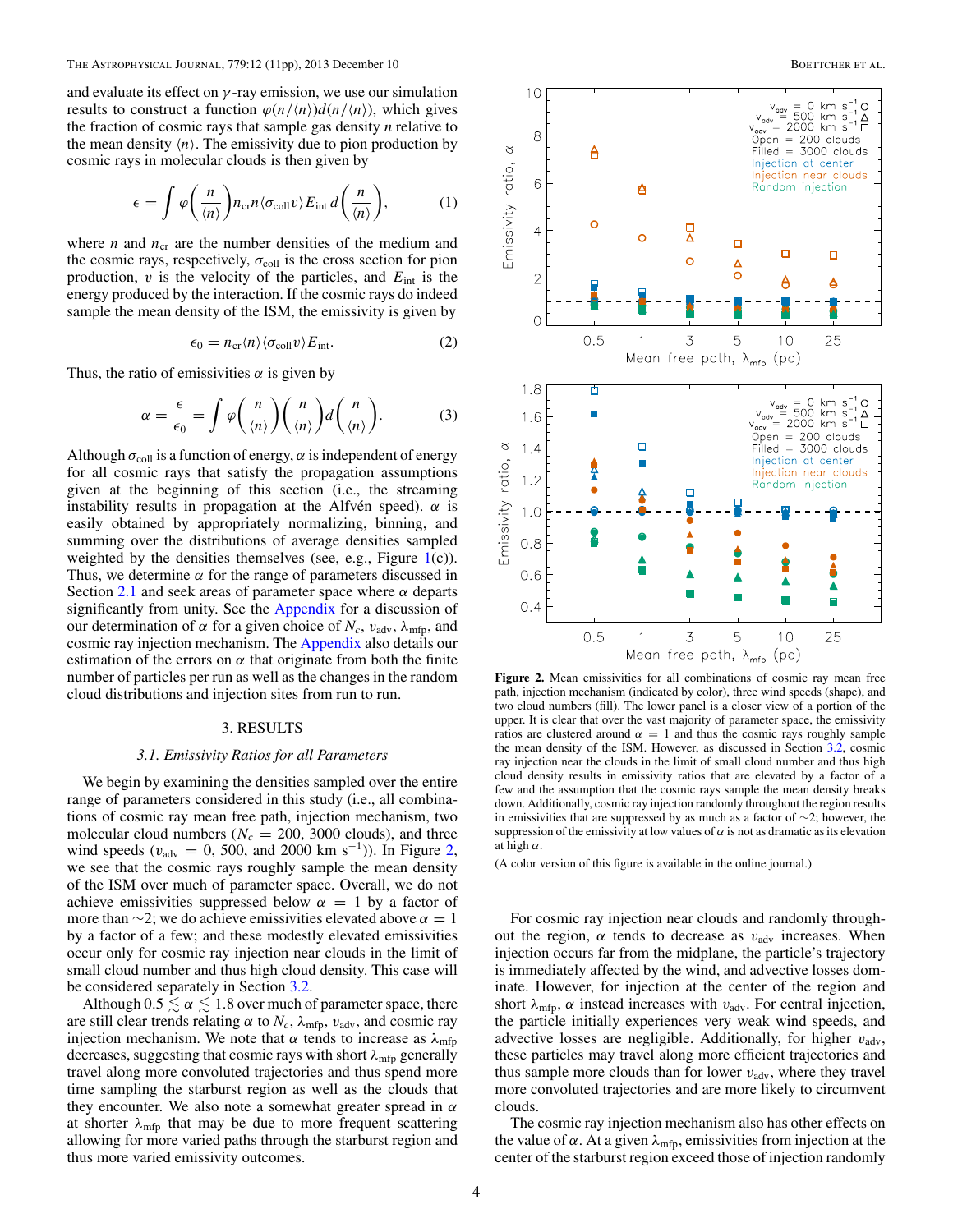<span id="page-4-0"></span>throughout the region, while injection near clouds in the case of  $N_c = 3000$  clouds tends to fall between these two limiting cases. It is expected that cosmic rays injected at the center have the opportunity to sample greater densities than those injected randomly because they generally spend more time within the starburst region. Additionally, cosmic rays injected near clouds in the  $N_c = 3000$  clouds case are expected to sample greater densities than those injected randomly because of their initial proximity to clouds. However, as these cosmic rays also sample lesser densities than those injected at the center of the region, it appears that this effect is outweighed by the relatively shorter time spent within the region.

Finally,  $N_c$  has a clear effect on the value of  $\alpha$ , albeit one moderated by injection mechanism. When cosmic rays are injected near clouds and thus have ample opportunity to encounter dense gas, a smaller number of denser clouds produces a higher emissivity than a larger number of less dense clouds. However, when cosmic rays are randomly injected, they have a decreased likelihood of encountering dense gas; thus, despite the increase in cloud density, the decrease in cloud number may suppress the emissivity such that the results are comparable for both a low and high number of clouds.

#### *3.2. Emissivity Ratios for Injection Near*  $N_c = 200$  Clouds

We now discuss the region of parameter space where the cosmic rays sample the highest densities. As shown in Figure 3, the cosmic rays achieve the highest  $\alpha$  values (2  $\leq \alpha \leq 7.5$ ) when injected near the molecular clouds in the limit of small cloud number ( $N_c = 200$  clouds) and thus high cloud density. This result is not surprising, as cosmic ray injection near highdensity molecular gas has the greatest likelihood of interaction between the particles and the molecular medium. As noted in Section [3.1,](#page-3-0) the value of  $\alpha$  is highest for short  $\lambda_{\text{mfp}}$  ( $\lambda_{\text{mfp}} \lesssim 5 \text{ pc}$ ), where  $\alpha$  varies from ∼2–7.5, than for longer  $\lambda_{\text{mfp}}$ , where  $\alpha$  is  $\sim$ 2–3. In addition to spending more time sampling the starburst region, particles with short  $\lambda_{\text{mfp}}$  may also be more likely to enter the clouds accompanying their injection sites than those that are able to travel more efficiently away.

As is clear in Figure 3, the case of no galactic wind results in  $\alpha$  values lower than that of high wind ( $v_{\text{adv}} = 2000 \text{ km s}^{-1}$ ) by a factor of ∼2, while the case of moderate wind ( $v_{\text{adv}} =$ 500 km s<sup> $-1$ </sup>) results in intermediate emissivities. At short  $\lambda_{\text{mfp}}$ , the cases of high and moderate  $v_{\text{adv}}$  become comparable. Particles that are injected between the galactic plane and their accompanying cloud are likely to be advected into the cloud in the presence of a wind; the likelihood of this occurring may increase with  $v_{\text{adv}}$ . Particles with short  $\lambda_{\text{mfp}}$  also have an increased likelihood of entering the clouds at their injection sites due to their inability to efficiently travel away from these sites, rendering the emissivity less sensitive to  $v_{\text{adv}}$ .

In summary, cosmic ray injection near  $N_c = 200$  clouds for short  $\lambda_{\text{mfp}}$  and moderate to high  $v_{\text{adv}}$  results in  $\alpha$  values that are modestly elevated above  $\alpha = 1$  by a factor of a few. Note that the uncertainty associated with these emissivities increases dramatically in the limit of short  $\lambda_{\text{mfp}}$  and high  $v_{\text{adv}}$ . The former dependence suggests that particles that experience more frequent scattering travel along more diverse trajectories and thus have more diverse emissivity outcomes. Additionally, the latter dependence implies that a higher  $v_{\text{adv}}$  results in greater populations of particles that are rapidly advected away (resulting in low emissivities) as well as particles that enter the clouds near their injection sites (high emissivities). Therefore, although this region of parameter space results in elevated emissivities, the



**Figure 3.** Mean emissivities and 68% confidence intervals for cosmic ray injection near clouds in the limit of small cloud number ( $N_c = 200$  clouds) and high cloud density. In this region of parameter space, we achieve emissivities elevated above  $\alpha = 1$  by a factor of a few, with the highest emissivities achieved with large  $v_{\text{adv}}$  and small  $\lambda_{\text{mfp}}$ .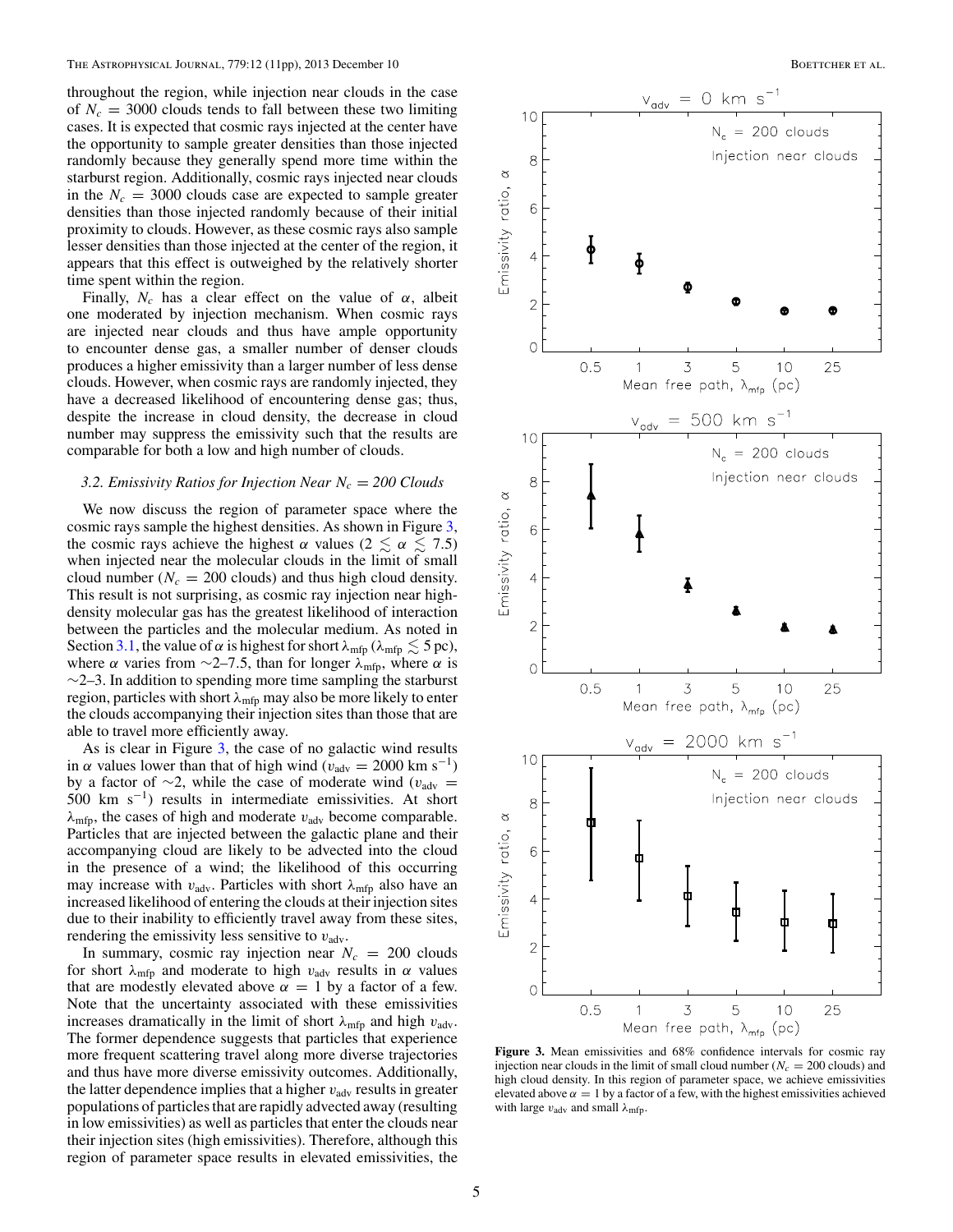<span id="page-5-0"></span>

**Figure 4.** Mean emissivities and 68% confidence intervals are strongly dependent on the cloud number and thus the cloud density for cosmic ray injection near clouds. Though the emissivity is significantly elevated for short  $\lambda_{\text{mfp}}$  in the limit of small  $N_c$ , these emissivities decrease very rapidly as  $N_c$  increases. At  $N_c$  values greater than several hundred,  $\alpha$  approaches unity for all  $\lambda_{\text{mfp}}$ . (A color version of this figure is available in the online journal.)

nature of the random cloud and injection point distributions is important in determining the observed emissivity.

We have now seen that cosmic rays injected near  $N_c = 200$ high-density clouds sample densities in excess of the mean density of the ISM, while those injected near  $N_c = 3000$  lower density clouds do not. Thus, for the case of injection near clouds, we seek an upper limit on the number of clouds necessary to achieve elevated emissivities. In Figure 4, we consider  $\alpha$ for  $v_{\text{adv}} = 500 \text{ km s}^{-1}$  and a range of  $N_c$  values for which  $200 \leq N_c \leq 3000$  clouds. It is clear that very low values of  $N_c$  are required to achieve elevated emissivities. For the shortest  $\lambda_{\text{mfp}}$ , decreasing  $N_c$  from 3000 to 1000 clouds increases  $\alpha$  by only a factor of ∼2. It is only when  $N_c$  is decreased to ∼400 clouds that  $\alpha$  becomes elevated by a factor of a few. Thus, in the case of cosmic ray injection near clouds, a very small cloud number and thus very high cloud density is required to achieve elevated emissivities.

# *3.3. Cosmic Rays that Do Not Sample Clouds*

We now consider the fraction of cosmic rays that escape from the starburst region without sampling molecular clouds at all. This sheds light on the relationship between the sampling behavior of individual particles and the sampling of the particle population as a whole. In Figure 5, it is clear that over the full parameter space considered, the fraction *f* of cosmic rays that escape from the starburst region without sampling clouds ranges from near complete sampling ( $f \sim 2 \times 10^{-5}$ ,  $N_c = 3000$  clouds,  $v_{\text{adv}} = 0 \text{ km s}^{-1}$ , injection at the center) to near complete escape  $(f \sim 0.98, N_c = 200, v_{\text{adv}} = 2000 \text{ km s}^{-1}$ , random injection). As we found that cosmic rays approximately sample the mean density of the ISM over much of parameter space, we see that emissivity values of  $\alpha \sim 1$  are achieved over the full range in *f*. Therefore, we may find  $\alpha \sim 1$  both when the vast majority of particles sample roughly the mean density (occurring mainly for high  $N_c$  values), as well as when only a small minority of particles encounter the molecular medium (mainly low *Nc* values).

When we are interested in the mean density sampled by the cosmic ray population as a whole, such as when evaluating



**Figure 5.** Fraction of cosmic rays *f* that escape the starburst region without sampling molecular clouds as a function of  $\lambda_{\text{mfp}}$ . Though the cosmic rays approximately sample the mean density of the ISM over much of parameter space, they clearly undergo a diverse range of sampling behaviors, from near complete sampling of clouds ( $f \sim 2 \times 10^{-5}$ ) to near absence of sampling  $(f \sim 0.98)$ . These fractions are determined from single  $N_P = 10^6$  particle runs, and will change slightly for different distributions of molecular clouds and cosmic ray injection sites.

(A color version of this figure is available in the online journal.)

the cosmic ray calorimeter model, these two broad sampling behaviors can be considered comparable. However, if large numbers of cosmic rays escape from the starburst region without losing energy to collisional processes in the molecular medium, this may have important implications for the galactic environment. It has been shown that when the cosmic rays are self-confined, meaning that they generate the waves that trap them, they may contribute to driving a galactic wind (Breitschwerdt et al.  $1991$ ; Everett et al.  $2008$ ). Thus, we may be more likely to observe a galactic wind under conditions for which cosmic rays are able to travel through the hot medium to escape the starburst region without undergoing energy losses in molecular clouds.

# 4. DISCUSSION AND APPLICATIONS

# *4.1. Comparison to a "Back of the Envelope" Model*

We now discuss our Monte Carlo simulations in the context of a simple, "back of the envelope" model of cosmic ray sampling of a clumpy ISM. We refer to the model in Section 4.1 of Yoast-Hull et al. [\(2013\)](#page-10-0) adapted to account for diffusive cosmic ray propagation. This model suggests that cosmic rays will sample the mean density of the ISM if two general conditions are met. First, the magnetic field lines along which they propagate must pass through a representative sample of the varied components of the ISM. Second, they must be able to travel along or diffuse across field lines to encounter these components before they are advected from the region. To determine whether these conditions are met, we compare the timescale  $\tau_{\text{diff}}$  for cosmic rays to diffuse between clouds to the timescale  $\tau_{\text{adv}}$  for them to be advected from the region. We define the former as

$$
\tau_{\text{diff}} = \frac{l_c^2}{v_A \lambda_{\text{mfp}}},\tag{4}
$$

where  $l_c$  is the mean distance between clouds and the factor of  $l_c/\lambda_{\rm mfp}$  accounts for cosmic ray diffusion with a mean free path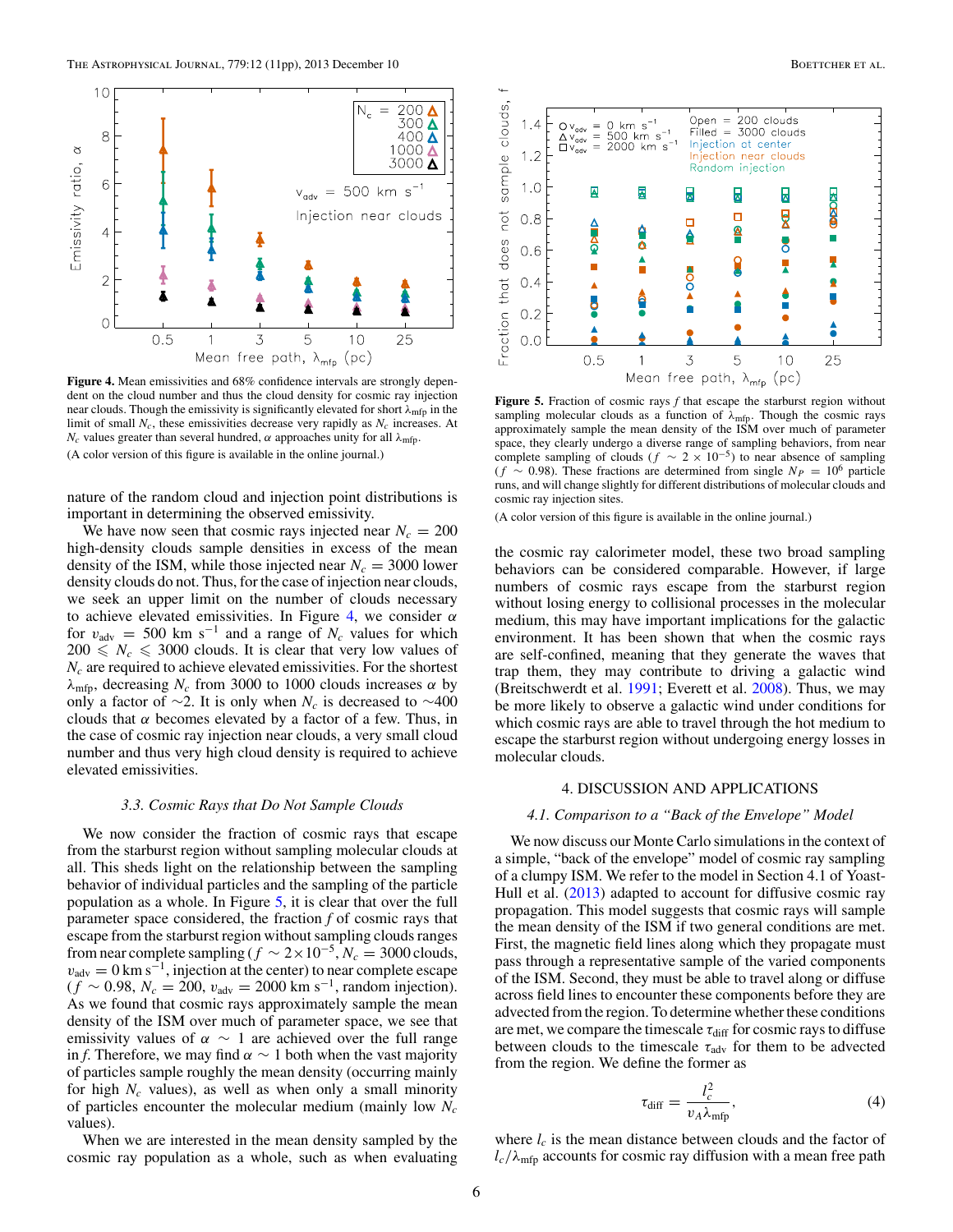<span id="page-6-0"></span> $\lambda_{\rm mfp} < l_c$ . *l<sub>c</sub>* can be approximated as  $l_c \sim R/N_c^{1/3}$ , where *R* is the radius of the starburst region. We take  $l_c$  to be the mean minimum distance that cosmic rays must travel to reach a cloud assuming that there is no spatial correlation between clouds and cosmic ray injection sites. For this reason, this model is applicable only to cosmic rays traveling along sufficiently tangled magnetic field lines ( $\lambda_{\text{mfp}} < l_c$ ) and to cosmic rays that have been injected either centrally or randomly in the starburst region.

We define the condition under which cosmic rays will encounter molecular clouds to be

$$
\frac{\tau_{\text{adv}}}{\tau_{\text{diff}}} \sim 2 \frac{v_A}{v_{\text{adv}}} \frac{\lambda_{\text{mfp}}}{R} N_c^{2/3} > 1,\tag{5}
$$

where  $\tau_{\text{adv}} = 2R/v_{\text{adv}}$  is the advection timescale for cosmic rays that experience a mean advecting wind speed of  $\sim v_{\text{adv}}/2$ . Taking  $v_A = 960 \text{ km s}^{-1}$ ,  $v_{\text{adv}} = 500 \text{ km s}^{-1}$ , and  $R = 100 \text{ pc}$ , we arrive at a relationship between  $N_c$  and  $\lambda_{\text{mfp}}$  that predicts whether or not cosmic rays are able to encounter clouds before being advected from the starburst region:

$$
N_c > \left(\frac{1}{(0.04 \text{ pc}^{-1})\lambda_{\text{mfp}}}\right)^{3/2}.
$$
 (6)

We now compare this prediction with the results of our Monte Carlo simulations. Considering broadly the predictions of Equation (6) for central or random cosmic ray injection,  $v_{\text{adv}} = 500 \text{ km s}^{-1}$ , and  $\lambda_{\text{mfp}} < l_c$ , this prediction suggests that for all but the shortest  $\lambda_{\text{mfp}}$ , cosmic rays should encounter dense gas for both  $N_c = 200$  and 3000 clouds. For central injection, there is very good agreement between this prediction and our simulation results, as our  $\alpha$  values are indeed close to unity. For random injection, however, there is only very broad agreement, as  $\alpha$  is instead close to ~0.6. This discrepancy is not surprising for the case of random injection, as our simple model does not account for the effective decrease in the advection timescale for particles injected considerably closer than  $R = 100$  pc to the edge of the region.

Additionally, for  $\lambda_{\text{mfp}} = 0.5$  pc, Equation (6) suggests that we require  $N_c \gtrsim 350$  clouds for the cosmic rays to encounter dense gas. For central cosmic ray injection, however, we find from our simulations that the cosmic rays do indeed interact with dense gas for both  $N_c = 200$  and 3000 clouds. For random injection, we again find that the value of  $\alpha$  is relatively insensitive to cloud number. This discrepancy is due to our simple model's inability to account for the effect of increasing cloud density with decreasing cloud number. In our simulations, we find that despite fewer cosmic rays sampling clouds in the limit of small cloud number, we still observe emissivities comparable to those found for larger cloud numbers due to the increase in cloud density.

Thus, our simple model is useful for broadly considering constraints on the conditions for cosmic ray sampling of molecular clouds. However, this model solely suggests whether or not cosmic rays encounter dense gas. We have seen that the observed emissivity is dependent not only on getting cosmic rays to the gas, but on additional properties such as the gas density as well. Thus, for accurately predicting observed emissivities, our full Monte Carlo simulations are required to account for all relevant subtleties.

#### *4.2. Implications for Starburst Calorimeter Models*

The starburst calorimeter model suggests that there is a direct relationship between the energy imparted to cosmic rays by

supernovae and the energy lost by cosmic rays within the starburst region. Thus, there is a relationship between the supernova rate, and therefore the SFR, and observable emission in the radio (cosmic ray electrons) and  $\gamma$ -ray (cosmic ray protons) regimes. Here, we evaluate the extent to which our simulated starburst region behaves as a cosmic ray calorimeter under a range of physical conditions by comparing the particles' confinement timescales  $\tau_C$  to their energy loss timescales  $\tau_E$ . Note that as starburst galaxies with properties like those of M82 are well established to be effective cosmic ray electron calorimeters (e.g., Yoast-Hull et al. [2013\)](#page-10-0), we will consider only cosmic ray protons for the remainder of our analysis.

The cosmic ray transport equation gives rise to the functional form of  $\tau_E$  (e.g., Yoast-Hull et al. [2013\)](#page-10-0) and is given by (Longair [2011\)](#page-10-0)

$$
\frac{\partial N(E,t)}{\partial t} = -\frac{\partial}{\partial E} \left[ \frac{dE}{dt} N(E,t) \right] + Q(E,t) - \frac{N(E,t)}{\tau_C}.
$$
 (7)

Here,  $N(E, t)dE$  is the cosmic ray number density at time *t* with energies between *E* and  $E + dE$ ,  $dE/dt$  is the rate at which radiative and collisional losses decrease a particle's energy, and  $Q(E, t) dE$  is the rate at which particles are injected per unit volume with energies between *E* and  $E + dE$ . Here,  $\tau_C$  accounts for both diffusive and advective losses and is assumed to be independent of energy. We may assume that  $Q(E)$  and  $N(E)$ are of the form  $Q(E) = AE^{-\gamma}$  and  $N(E) \approx Q(E)\tau(E)$ , where  $\tau(E)^{-1} \equiv \tau_C^{-1} + \tau_E^{-1}$  is the total energy loss rate. For the steady state, the energy loss rate  $\tau_E$  is then found to be

$$
\tau_E \equiv -\frac{E}{dE/dt}.\tag{8}
$$

The energy loss rates for cosmic ray protons are due primarily to ionization and pion production, the latter of which is dominant above  $\sim$ 1 GeV (Schlickeiser [2002\)](#page-10-0). Note that we do not account for the (negligible) contribution from Coulomb effects. The energy loss rates from both ionization and pion production are directly proportional to the average density sampled by the particles, defined as the mean density of the ISM modified by a multiplicative factor of  $\alpha$ ,  $\langle n_P \rangle = \alpha \langle n_{SB} \rangle$ . We define the confinement timescale  $\tau_C$  for a given  $v_{\text{adv}}$ ,  $\lambda_{\text{mfp}}$ , and cosmic ray injection mechanism as the median time that  $N_P = 10^6$  particles take to escape from the starburst region. We calculate the ratio of the confinement to energy loss timescales  $\tau_C/\tau_E$  and seek physical conditions where the calorimeter model fails to hold  $(\tau_C/\tau_E \ll 1).$ 

In Figure [6,](#page-7-0) we show  $\tau_C/\tau_E$  for  $E = 1$  GeV and  $E = 1$  TeV protons over the full parameter space considered. At a given energy, the value of  $\tau_C/\tau_E$  ranges over more than three orders of magnitude and is strongly dependent on  $v_{\text{adv}}$ ,  $\lambda_{\text{mfp}}$ , and the cosmic ray injection mechanism. For the lowest energy protons  $(E \sim 0.1 \text{ GeV})$ ,  $\tau_C/\tau_E \gtrsim 1$  for all parameters considered, and the starburst region is an effective proton calorimeter. At moderate proton energies ( $E \sim 1$  GeV), however,  $\tau_C/\tau_E$  only exceeds unity for all  $\lambda_{\text{mfp}}$  in the absence of a galactic wind. Additionally,  $\tau_C/\tau_E$  does not exceed unity for the longest  $\lambda_{\text{mfp}}$ for any parameters considered. At higher energies ( $E \sim 1 \text{ TeV}$ ),  $\tau_C/\tau_E$  again exceeds unity in all cases except that of large  $N_c$ , high  $v_{\text{adv}}$ , and injection throughout the region. Thus, for moderate to high proton energies, our simulated starburst region can only be deemed a partial proton calorimeter without further knowledge of the physical conditions in the region. Note that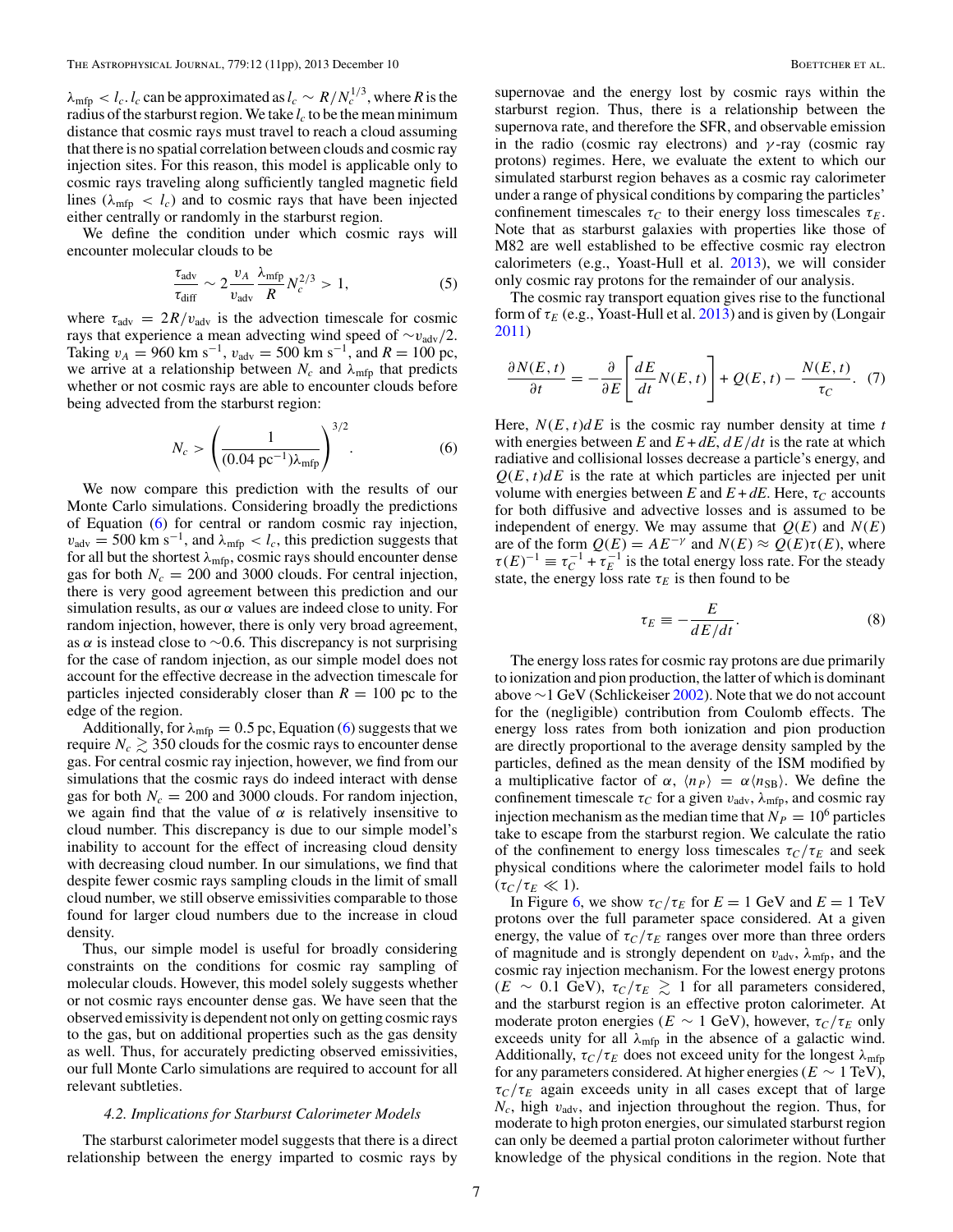<span id="page-7-0"></span>

**Figure 6.** To assess whether our simulated starburst region is an effective cosmic ray proton calorimeter, we examine the ratio of the confinement timescale  $\tau_C$ to the energy loss timescale  $\tau_E$ . Here, we consider  $\tau_C/\tau_E$  for  $E = 1$  GeV and  $E = 1$  TeV protons for a range of conditions on  $N_c$ ,  $\lambda_{\text{mfp}}$ ,  $v_{\text{adv}}$ , and the cosmic ray injection mechanism. Although the starburst region is an effective proton calorimeter at low energies ( $\tau_C/\tau_E > 1$ ,  $E \sim 0.1$  GeV), it may be at best a partial proton calorimeter for the energies considered here, where  $\tau_C/\tau_E \leq 1$ over non-trivial portions of parameter space.

(A color version of this figure is available in the online journal.)

the starburst region would be calorimetric over larger portions of parameter space if we had made a more generous estimate of the molecular gas mass contained within the region.

# *4.3. The Spectrum of a Cosmic Ray Burst*

We conclude by constructing the spectrum of a cosmic ray burst from a single supernova explosion and evaluating how the time evolution of the spectrum is affected by the density sampled by the particles. Although the steady state solution is generally preferred for the cosmic ray populations of starburst galaxies, the behavior of a burst of cosmic rays may inform our understanding of how smaller scale cosmic ray populations evolve over short timescales. Here, we again consider only cosmic ray protons, as only a small minority of a supernova's energy is believed to be imparted to cosmic ray electrons (Blandford & Eichler [1987\)](#page-10-0).

To construct the spectrum of a burst of cosmic rays, we begin by dropping both the source and the advection terms from the cosmic ray transport equation; the advection term will be added

later. Thus, we have

$$
\frac{\partial N(E,t)}{\partial t} = \frac{\partial}{\partial E} [b(E)N(E,t)],\tag{9}
$$

where we define the energy loss rate to be

$$
b(E) = -\frac{dE}{dt}.\tag{10}
$$

For initial condition  $N(E, 0) = N_o(E)$ , one can show that  $N(E, t)$ takes the form

$$
N(E, t) = N_o(E_o(E, t)) \frac{b(E_o)}{b(E)},
$$
\n(11)

where  $E_o(E, t)$  is the energy at time  $t = 0$  of a particle with energy *E* at time *t*.

We now restore the advection term to the cosmic ray transport equation

$$
\frac{\partial N(E,t)}{\partial t} = \frac{\partial}{\partial E} [b(E)N(E,t)] - \frac{N(E,t)}{\tau_C}.
$$
 (12)

We consider the case where  $N(E, t)$  assumes the form  $N(E, t)$  =  $f(E, t)e^{-t/\tau_C}$ . By substituting this expression into the transport equation with advective losses added, we discover that  $f(E, t)$  is a solution of this equation when advective losses are neglected. Thus, we obtain an expression for *N*(*E*, *t*) accounting for advective losses by multiplying our previous expression for *N*(*E*, *t*) by a factor of  $e^{-t/\tau_c}$ . Additionally, we assume that the initial injected spectrum is a power law  $N_o(E) = AE^{-\gamma}$  with spectral index  $\gamma \geq 2$ . Therefore, the spectrum of a burst of cosmic rays has the functional form

$$
N(E, t) = A(E_o(E, t))^{-\gamma} e^{-t/\tau_c} \frac{b(E_o)}{b(E)}.
$$
 (13)

To find the initial energy  $E_0$  given the energy  $E$  at time  $t$ , we solve for the value of  $E<sub>o</sub>$  that satisfies

$$
t = \int_{E}^{E_o} \frac{dE'}{b(E')}.
$$
 (14)

This is done by selecting a value for *Eo*, numerically integrating backward, and evaluating the consistency of the resulting  $t'$  with the desired time *t*.

Finally, we determine the value of *A* in order to satisfy

$$
\int_{E_{\text{min}}}^{E_{\text{max}}} N_o(E) E dE = \frac{E_{\text{SN}} \eta}{V_{\text{SB}}},\tag{15}
$$

where  $E_{SN}$  is the energy released by a supernova explosion,  $\eta$  is the fraction of a supernova's energy transferred to cosmic rays, and  $V_{SB}$  is the volume of the starburst region. Therefore, *A* has the functional form:

$$
A = \frac{(\gamma - 2)}{E_{\text{min}}^{-\gamma + 2}} \frac{E_{\text{SN}} \eta}{V_{\text{SB}}},
$$
(16)

where we take  $\gamma = 2.1$ ,  $E_{\text{min}} = 0.1$  GeV,  $E_{\text{SN}} = 10^{51}$  erg,  $\eta = 0.1$ , and  $V_{SB} \sim 10^{62}$  cm<sup>3</sup>. Note that we take the cosmic ray acceleration timescale in a supernova shock to be  $\tau_{\rm accel} \lesssim 10^4$  yr  $\ll \tau_C$ , and thus  $\tau_{\text{accel}}$  can be taken to be effectively instantaneous.

The time evolution of the spectrum is shown in the upper panel of Figure [7](#page-8-0) for  $\alpha = 1$  and  $\tau_C = 10^6$  yr. This choice of  $\alpha$  and  $\tau_C$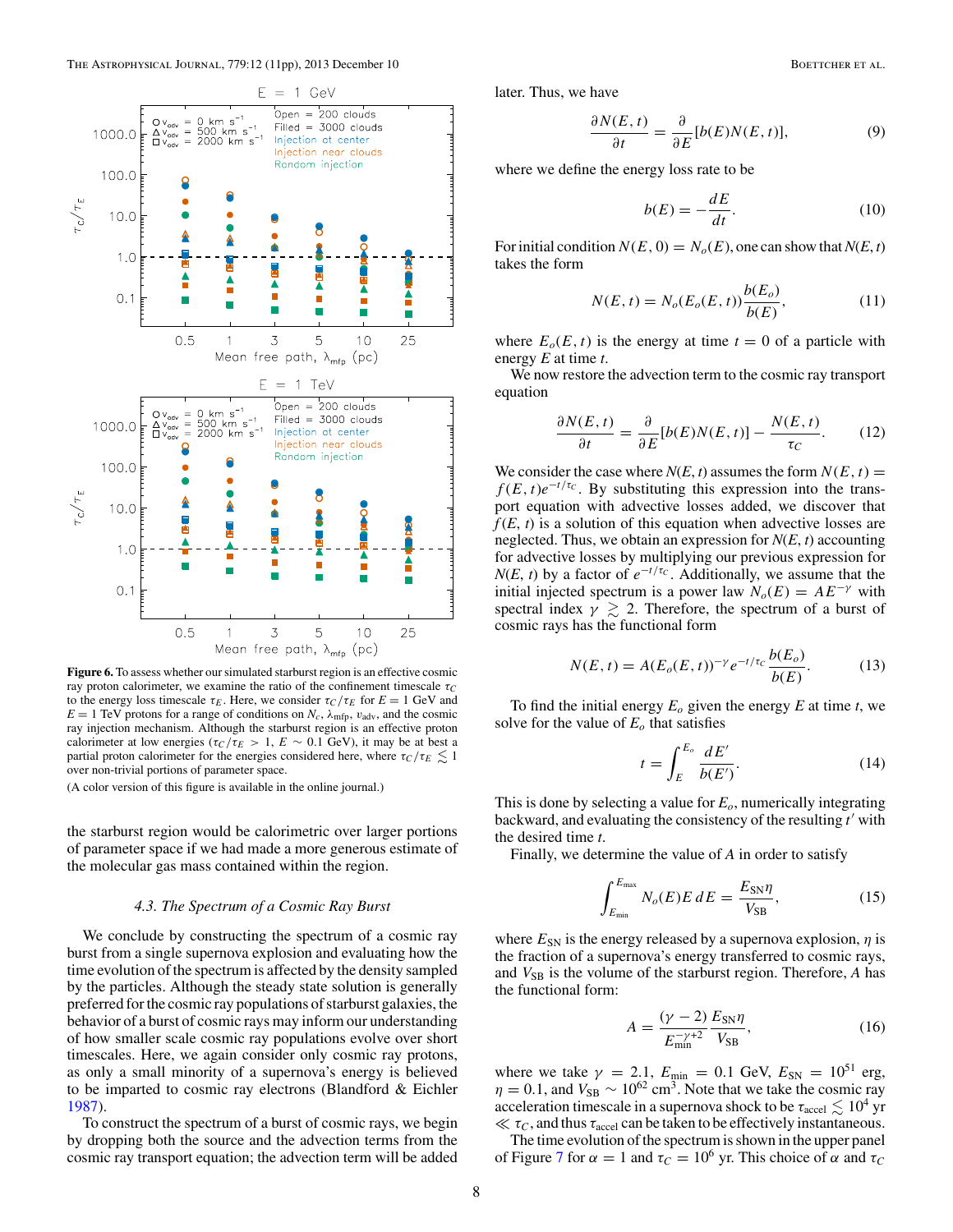<span id="page-8-0"></span>

Figure 7. In the upper panel, we show the time evolution of the spectrum of a burst of cosmic ray protons from a single supernova explosion under the physical conditions of M82. Here, we take  $\alpha = 1$  and  $\tau_C = 10^6$  yr, values consistent with much of the parameter space considered. Other confinement times can be easily accounted for by appropriately adjusting the factor of  $e^{-t/\tau_C}$  in Equation [\(13\)](#page-7-0). The rapid evolution of the spectrum with time suggests that cosmic ray bursts are short lived in these environments. In the lower panel, we show the spectrum of a cosmic ray burst at time  $t \sim \tau_{\text{accel}}$  (dashed line) as well as at  $t \sim 2 \times 10^5$  yr (solid lines) for a range of values of  $\alpha$ . It is clear that cosmic ray bursts that sample densities greater than the mean density of the ISM by a factor of a few have dramatically shortened lifetimes.

(A color version of this figure is available in the online journal.)

is consistent with much of the parameter space considered. As in Section [4.2,](#page-6-0) the energy loss rates for cosmic ray protons are calculated according to Schlickeiser [\(2002\)](#page-10-0). It is evident that the spectrum evolves rapidly with time; on timescales comparable to the confinement time, the number density decreases by several orders of magnitude at all energies. This decline is most dramatic at high energies ( $E \gtrsim 10 \text{ GeV}$ ), where the spectrum steepens sharply by  $t \sim 10^6$  yr due to extreme energy loss rates as well as the initial lack of high-energy particles.

In the lower panel of Figure 7, we show the spectrum at time  $t \sim 2 \times 10^5$  yr for a range of densities sampled. It is clear that increasing the value of  $\alpha$  by a factor of a few rapidly decreases the lifetime of the particle population. For example, by comparing the top and bottom panels of Figure 7, we see that the spectrum of a cosmic ray burst with  $\alpha = 1$  that has evolved for  $t \sim 1.6 \times 10^6$  yr is identical to the spectrum of a burst with  $\alpha = 8$  that has evolved for only  $t \sim 2 \times 10^5$  yr.

Overall, the spectrum of a burst of cosmic rays evolves rapidly under the physical conditions of a starburst galaxy like

M82, and thus the cosmic ray population produced by a single supernova explosion under these conditions is a short-lived phenomenon. However, a conservative estimate of the supernova rate in M82 is  $\sim$ 0.07 yr<sup>-1</sup> (Fenech et al. [2008\)](#page-10-0), and thus we can expect that a supernova explosion will occur in M82 every  $\sim$ 15 yr. The evolved cosmic ray spectra shown in Figure 7 will therefore never be made manifest, and instead will be regularly replenished by newly injected particles. However, in other starforming environments where the supernova rate may be very low, such as extreme dwarf galaxies or OB associations, these spectra may indeed be manifested due to a lack of replenishing particles.

### 5. CONCLUSIONS

In the interest of understanding how cosmic rays sample the clumpy ISM in a starburst environment, we have undertaken Monte Carlo simulations of cosmic ray sampling of molecular clouds under the physical conditions of the archetypal starburst galaxy M82. Here, we briefly review the results of our study.

- 1. Cosmic rays sample roughly the mean density of the ISM  $(\alpha \sim 1)$  for a wide range of assumptions about the number of molecular clouds, the galactic wind speed, the extent to which the magnetic field is tangled, and the cosmic ray injection mechanism. A value of  $\alpha \sim 1$  is consistent with models of the observed  $\gamma$ -ray spectrum of M82 (Yoast-Hull et al. [2013\)](#page-10-0).
- 2. Cosmic rays sample densities a factor of a few higher than the mean density ( $2 \le \alpha \le 7.5$ ) in the case of a small number of dense molecular clouds, injection close to the clouds, and a highly tangled magnetic field.
- 3. The fraction of cosmic rays that escape from the starburst region without sampling molecular clouds ranges from  $10^{-5} \lesssim f \lesssim 0.98$  for physical conditions that yield  $\alpha \sim 1$ . This suggests that although the sampling behavior of the cosmic ray population as a whole is largely independent of the physical conditions, the behavior of individual particles is not.
- 4. Our simulated starburst region is at least a partial cosmic ray proton calorimeter, and appears to be a complete calorimeter at all proton energies for no galactic wind and short cosmic ray mean free path.
- 5. We construct the time-dependent spectrum of a burst of cosmic rays, and demonstrate that the spectrum evolves rapidly under the physical conditions of M82. However, these spectra are only made manifest in environments with very low supernova rates  $(<10^{-5} \text{ yr}^{-1})$  where the spectra are not continuously replenished with energetic particles.

Though we have illustrated several applications here, cosmic ray sampling of a clumpy ISM may be applied to a wide range of science goals seeking to understand the relationship between the state of the multi-phase ISM, the star formation processes, and the cosmic ray populations of starburst galaxies.

We gratefully acknowledge the support of NSF AST-0907837 and NSF PHY-0821899 (to the Center for Magnetic Self-Organization in Laboratory and Astrophysical Plasmas). We thank Benjamin Brown, Sebastian Heinz, Dan McCammon, and Joshua Wiener for helpful discussions, as well as Masataka Okabe and Kei Ito for supplying the colorblind-friendly color palette used in this paper (see [http://jfly.iam.u-tokyo.ac.jp/color/index.html\)](http://jfly.iam.u-tokyo.ac.jp/color/index.html). This work has made use of NASA's Astrophysics Data System.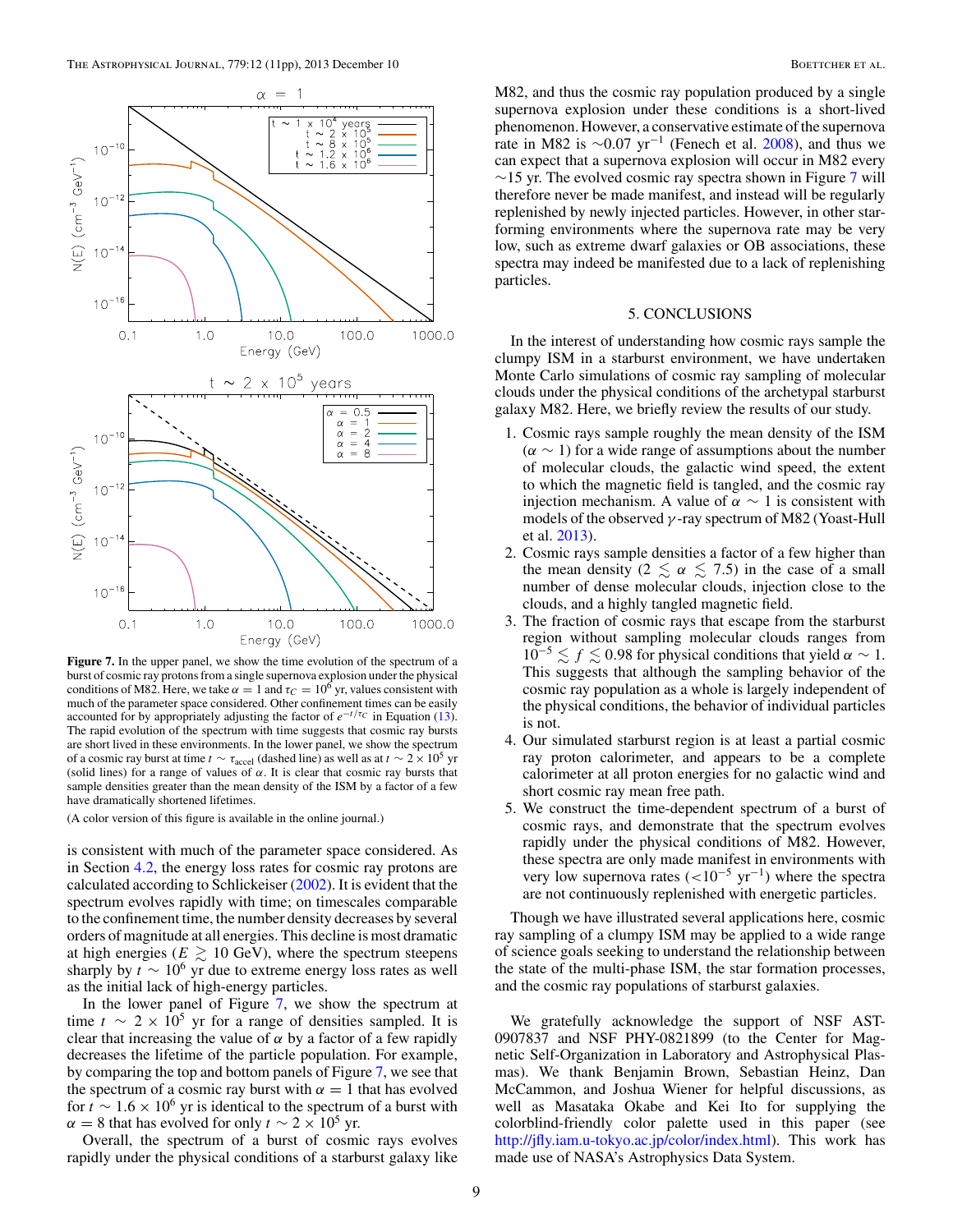<span id="page-9-0"></span>

**Figure 8.** To determine the number of particles necessary to achieve convergence in  $\alpha$ , we resampled runs with  $N_P = 10^6$  particles with replacement 10<sup>4</sup> times with a variety of sample sizes ( $10^2 \leq N_P \leq 10^4$  particles). Here, we show example resulting distributions in  $\alpha$  for sample sizes of  $N_P = 10^3$ ,  $5 \times 10^3$ , and  $10<sup>4</sup>$  particles. The solid curves are Gaussian fits to these distributions, and the solid line indicates the value of  $\alpha$  obtained from all  $N_P = 10^6$  particles. Across the full parameter space,  $N_P = 10^4$  particles are sufficient to achieve  $\alpha$ values with accompanying uncertainties that are small ( $\sigma_{\alpha} \leq 13\%$ ) compared to the large changes in α ( $\Delta \alpha \gtrsim 1$ ) that we seek. This simulation was run with  $N_c = 3000$  clouds,  $v_{\text{adv}} = 500$  km s<sup>-1</sup>, and injection at the center of the starburst region, though the results are generally representative of the full parameter space (0.3%  $\leq \sigma_{\alpha} \leq 13\%$ ).

(A color version of this figure is available in the online journal.)

# APPENDIX

*Simulation Convergence*. We use a modified bootstrapping technique (Efron [1979\)](#page-10-0) to determine the minimum number of particles necessary to achieve convergence in our Monte Carlo simulations. For each cosmic ray mean free path, injection mechanism, and parameter extrema (i.e.,  $N_c = 200$  and 3000 clouds,  $v_{\text{adv}} = 0$ , 500, and 2000 km s<sup>-1</sup>), we resampled an  $N_P = 10^6$  particle run with replacement  $10^4$  times for a range of sample sizes (10<sup>2</sup>  $\leq N_P \leq 10^4$ ). We calculated a new value of  $\alpha$  for each selected sample and fit the resulting distributions in  $\alpha$  with Gaussian profiles to determine their standard deviations. As we are primarily interested in areas of parameter space where  $\alpha$  departs significantly from unity, our purposes are easily served by uncertainties in  $\alpha$  on the order of ~10%. In Figure 8, we show an example of the resulting distributions in  $\alpha$  with a range of sample sizes.

For a sample size of  $N_P = 10^4$  particles, the spreads of the resulting Gaussian distributions ( $\sigma_{\alpha}$ ) range from ~0.33% (for  $N_c = 3000$  clouds,  $v_{\text{adv}} = 0$  km s<sup>-1</sup>, and central injection)



**Figure 9.** Sample emissivity distributions for each injection mechanism used to obtain the value of  $\alpha$  and the corresponding uncertainty associated with the changes in the cloud and injection site distributions from run to run. The solid line indicates the mean of the distribution, and the dashed lines the 68% confidence intervals. While random cosmic ray injection results in fairly Gaussian distributions, it is clear that injection at the center and near clouds result in distributions that are non-Gaussian with sparsely populated tails at high emissivities. These simulations have  $N_c = 200$  clouds,  $\lambda_{\text{mfp}} = 5$  pc, and  $v_{\text{adv}} = 500 \text{ km s}^{-1}$ . Note that the apparent asymmetry in the area enclosed by the 68% confidence intervals in the top and middle panels is due to the choice of binning.

to ~13% (for  $N_c = 200$  clouds,  $v_{\text{adv}} = 2000$  km s<sup>-1</sup>, and random injection). Decreasing the sample size to  $N_P = 5000$ particles increases  $\sigma_{\alpha}$  by ~40%, and to  $N_P = 1000$  particles increases  $\sigma_{\alpha}$  by more than 200%. Additionally, the case of